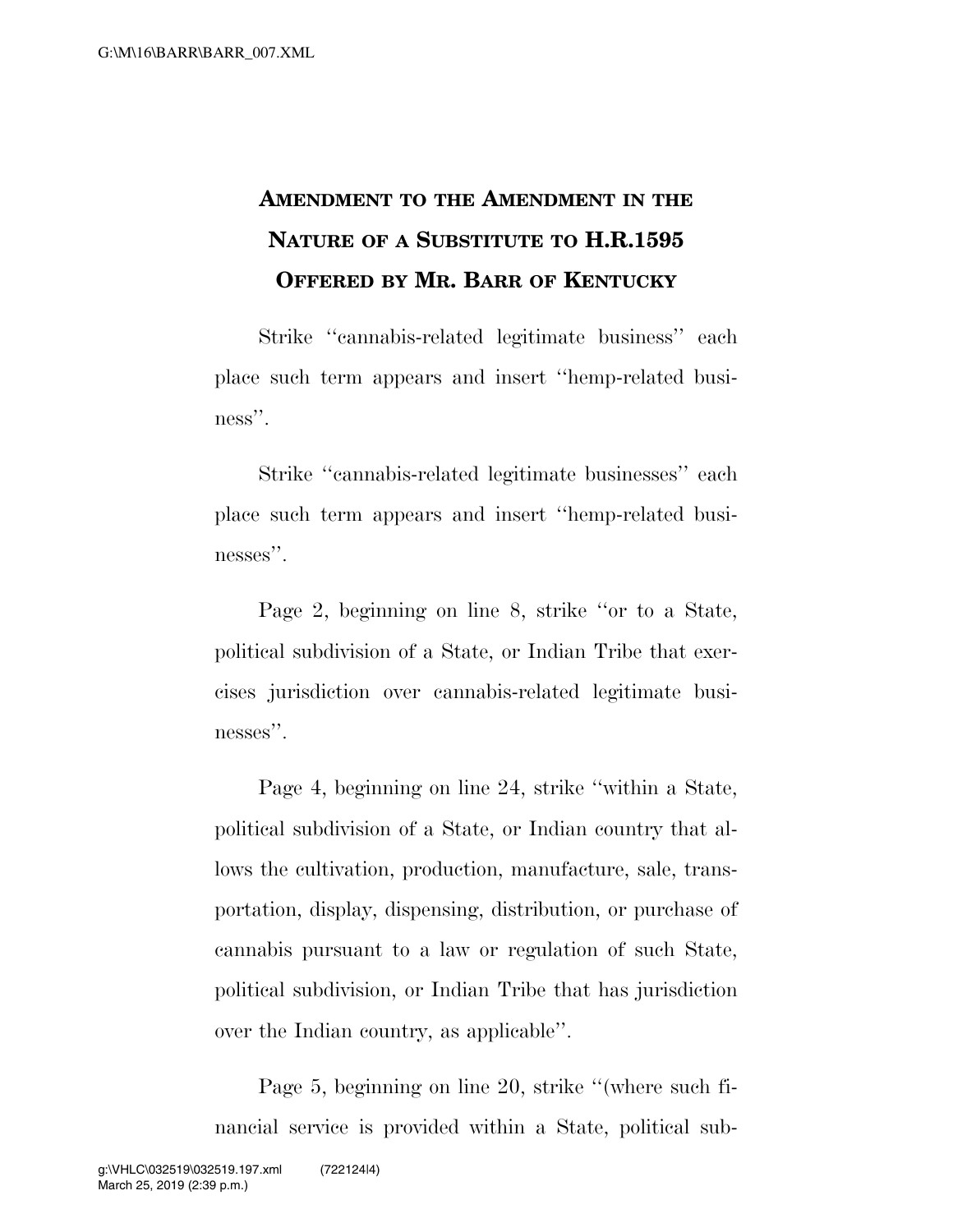division of a State, or Indian country that allows the cultivation, production, manufacture, sale, transportation, display, dispensing, distribution, or purchase of cannabis pursuant to a law or regulation of such State, political subdivision, or Indian Tribe that has jurisdiction over the Indian country, as applicable)''.

Page 7, strike line 13 and all that follows through page 9, line 23.

Page 11, strike line 14 and all that follows through page 12, line 11 (and redesignate subsequent paragraphs accordingly).

Page 14, strike lines 18 through 24 (and redesignate subsequent paragraphs accordingly).

Page 14, after line 24, insert the following:

 (3) HEMP.—The term ''hemp'' means the plant Cannabis sativa L. and any part of that plant, in- cluding the seeds thereof and all derivatives, ex- tracts, cannabinoids, isomers, acids, salts, and salts of isomers, whether growing or not, with a delta9 tetrahydrocannabinol concentration of not more than 0.3 percent on a dry weight basis.

8 (4) HEMP-RELATED BUSINESS.—The term 9 ''hemp-related business'' means a manufacturer, 10 producer, or any person or company that partici-March 25, 2019 (2:39 p.m.) g:\VHLC\032519\032519.197.xml (722124|4)